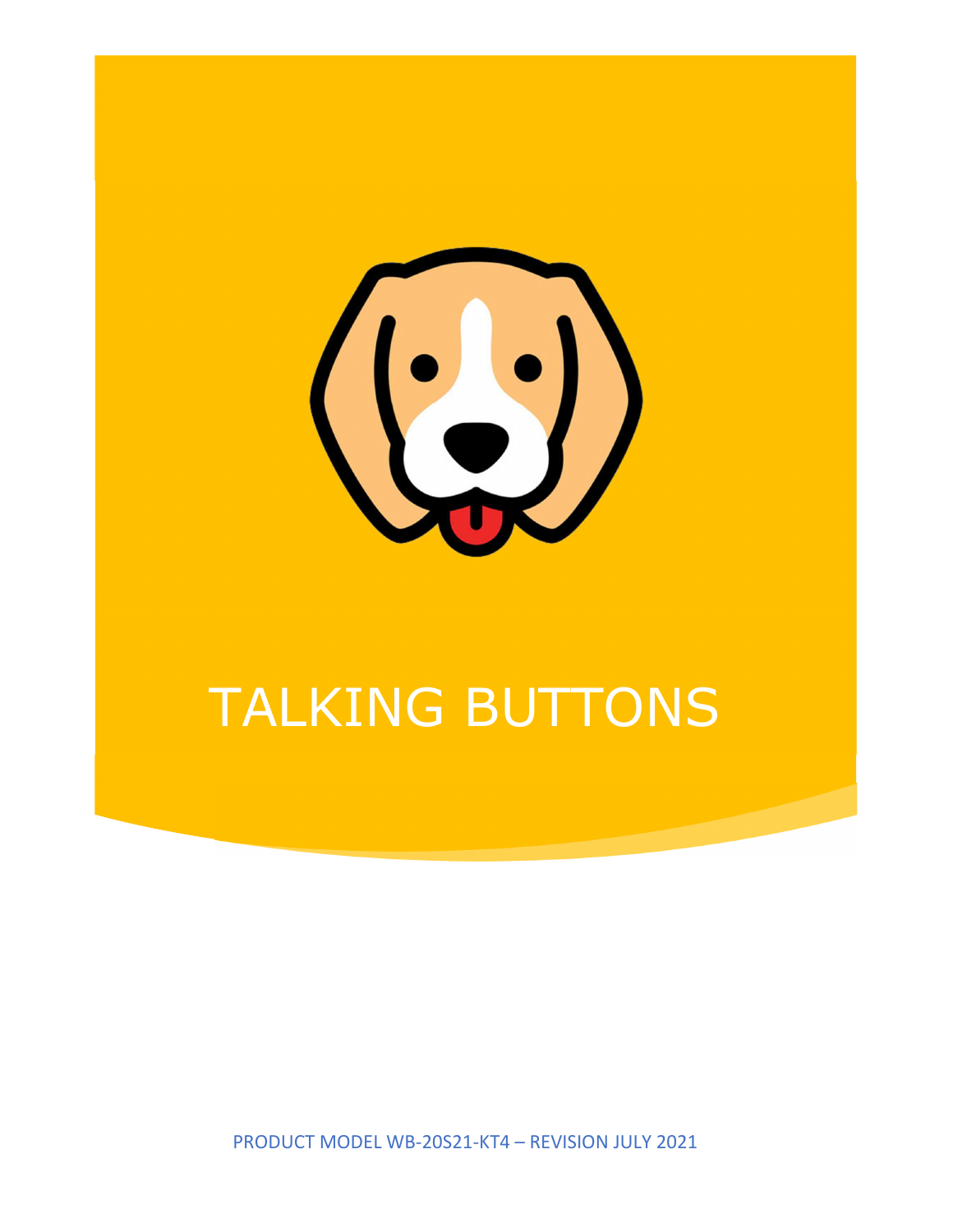# Teach Your Dog, Cat or Bunny to Talk with Buttons (4 buttons kit)

## **Product Model WB-20S21-KT4**

Category: Pet Training Tool / Toy

If you have always wondered what your dog has to say, now is your chance to find out. Now, you can learn how to teach your dog to talk with buttons. Using recordable dog training buttons is a fun way to increase the communication that you already have with your dog. It is also something that, with a little bit of practice, every dog can use to communicate at least basic things like wanting a walk or to play.

Included:

Pack of 4 x Talking recordable buttons Any message is re-recordable, so you can select commands most suitable



Not Included:

Batteries size 2 x AAA are NOT included

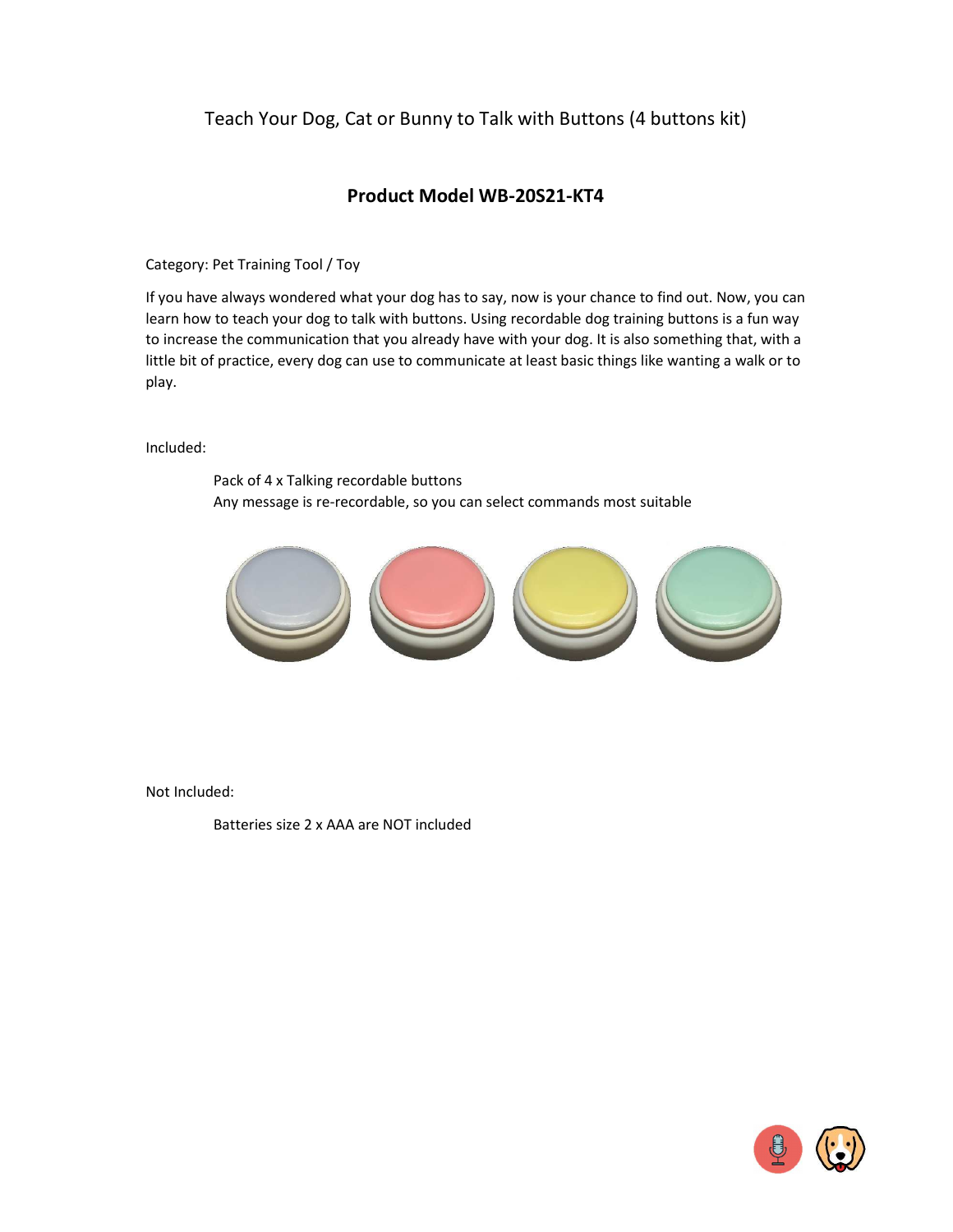## **Step By Step**

The thought of teaching your dog to "talk" via communication buttons might sound daunting but at least on an initial basic level, it is something that many animals should be able to master. The key is patience and consistency. Rushing the process would likely get your pet pushing buttons but not necessarily really understanding the meaning behind the button they push.

- 1. Slide the ON/OFF switch to the OFF position when replacing batteries.
- 2. Open the battery compartment and place your 2 x AAA batteries in the correct way before closing again. Be aware that the spring end is always for the negative side of the battery (flat end).
- 3. Turn the button on (ON-OFF switch to the left)
- 4. Press the black record button, positioned next to the ON/OFF switch till it makes a beep sound. You can now record your word or message (max. 30 sec).
- 5. Let go of the button once finished speaking. You will hear a short double beep.
- 6. You can now push the button and your recorded message will be played.
- 7. Your message remains stored in the button, even when the batteries would be removed.

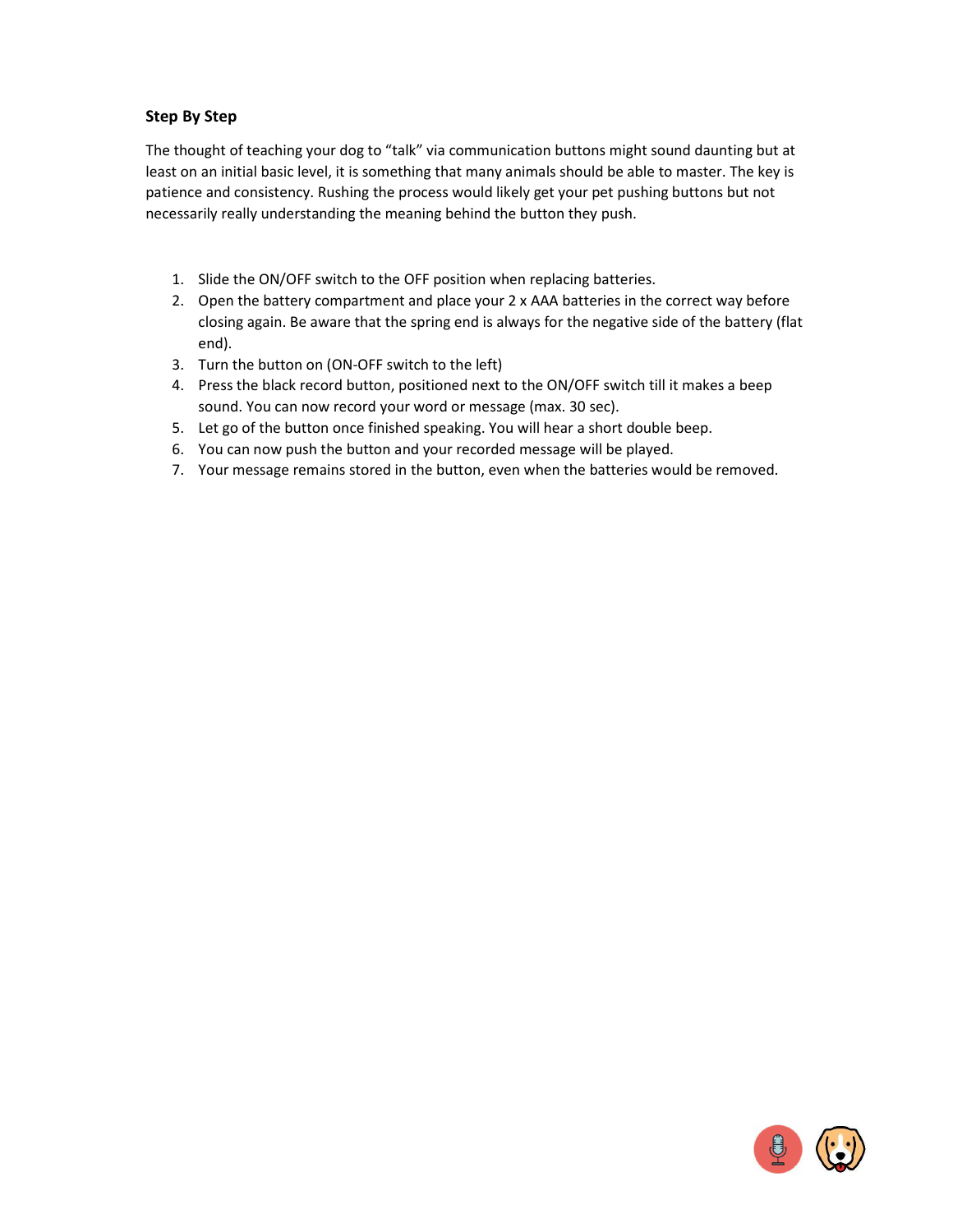## **Training Suggestions**

1. Once you have your buttons, you will want to start teaching your dog to use them. The easiest way will be to pair buttons with things that are high value in your dog's life. Examples might be playing, walks, going into the yard etc. Essentially you want to select words to start with that your dog already has an association with and that are things your dog enjoys. Struggling to come up with what words already have meaning for your dog? What about "Toilet, treat, walk, throw ball, ….

2. Once you have a button ready, it is time to start using it. At this stage, you will push the button every time you and your dog are about to do whatever is associated with the button. So, for example, every time it is time to take the dog out, push the button causing it to say "potty" and then you take your dog outside. The goal is not to force your dog to push the button or even to directly teach your dog to push the button in the way that you might for a button-pushing trick. The button themselves will be used to cue to you they would like to do the activity. Again, the key to this is consistency and patience.

3. Over time, after watching you push the button, your dog will make the connection between the button and the desired activity. At this point, your dog will mirror you and push the button herself. When your dog uses the button give lots of praise and immediately give your dog what was asked for. So, for this example, when the dog pushes the button that says "potty," have a little party and immediately take her outside to the backyard.

4. As your dog masters understanding using one button, you can begin to add in more buttons for different aspects of your dog's day. You can also introduce different toys or games in the same way, by rewarding your dog when they push the button for a specific toy or games which you recorded such as play fetch, throw ball, chase me, ….

Think about how many words your dog already knows from cues for trained tricks and behaviours to people, objects, and experiences such as the names of toys, the park, the beach, etc. With this approach to training, all the words your dog already knows (as well as other objects and experiences) can all be named for your dog. And in time, your dog could, in theory, be able to use their recorded buttons to ask for those objects and "have a conversation" with you. Many people put a bell on their door and teach them to ring the bell when they need to go out.

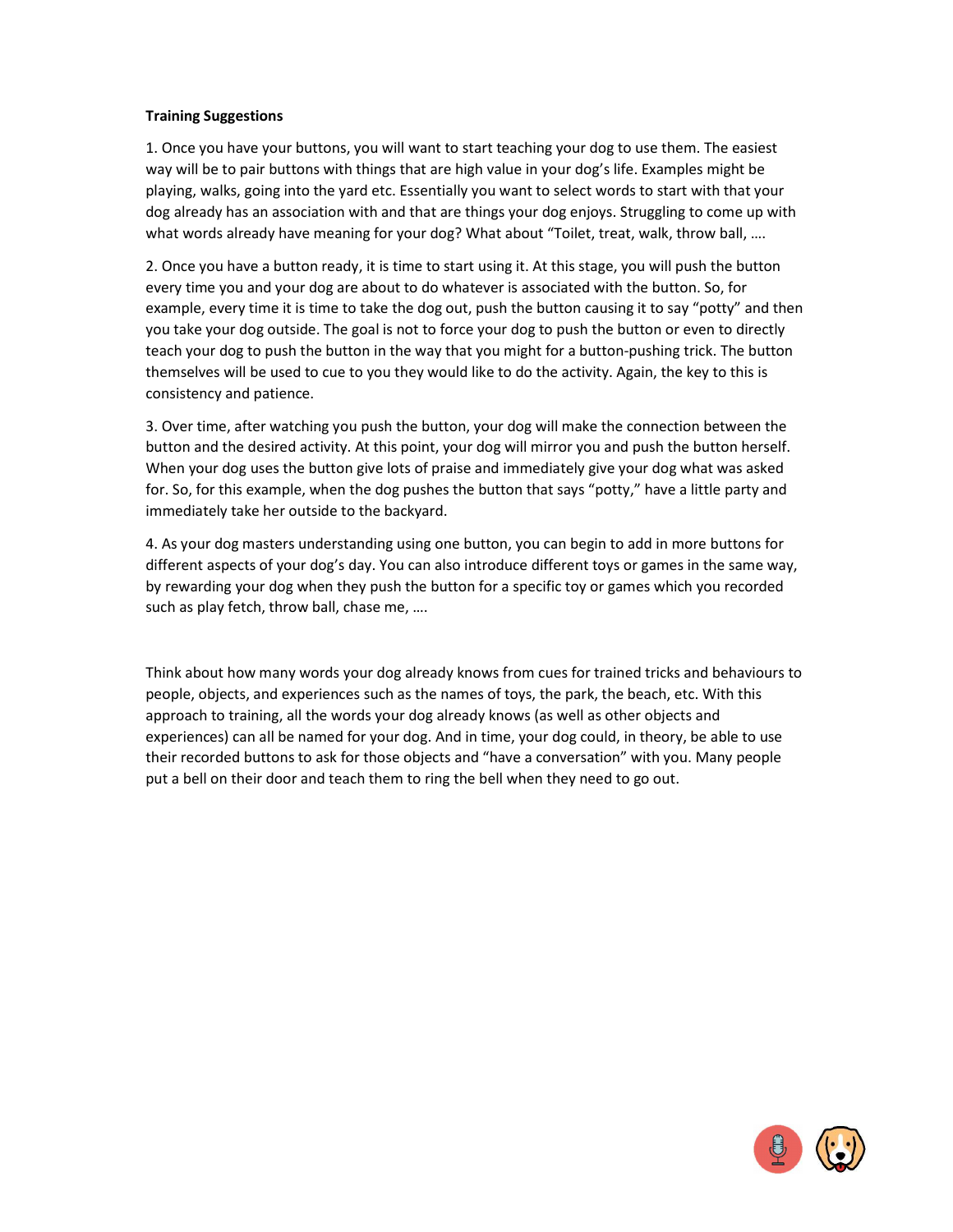### *Battery Care and Maintenance Tips:*

*Warning:* Do not dispose of batteries in fire. Batteries may explode or leak.

- Use 2 AAA batteries only.
- Be sure to insert batteries correctly (with adult supervision) and always follow the toy and battery manufacturer's instructions.
- Do not mix alkaline, standard (carbon-zinc), or rechargeable (nickel-cadmium) batteries.
- Do not mix new and used batteries.
- Always insert batteries with the correct polarity. Positive (+) and negative (-) ends must be inserted as indicated inside the battery compartment.
- Do not recharge non-rechargeable batteries.
- Only charge rechargeable batteries under adult supervision.
- Remove rechargeable batteries from the toy before charging.
- Only use batteries of the same or equivalent type.
- Do not short-circuit the supply terminals.
- Always remove weak or dead batteries from the product.
- Remove batteries if product will be stored for an extended period.
- Store at room temperature.
- To clean, wipe the surface of the unit with a dry cloth.

#### *Safety Information:*

1. Please keep this document for future reference as it contains important information.

- 2. Not suitable for children under 3 years of age.
- 3. Rechargeable batteries must be removed from the battery compartment before being charged.
- 4. non-rechargeable Batteries are not to be charged.
- 5. Do not mix different type of batteries.
- 6. Do not mix old and new batteries.
- 7. Batteries must be fitted with the correct polarity.
- 8. Batteries may never be short-circuited.
- 9. Exhausted batteries must be removed from the battery compartment.
- 10. The power supply terminals must not be short-circuited.
- 11. Do not allow your pet to chew the plastic.
- 12. Take away the buttons if the product would be damaged during use.

### *Product symptoms and resolutions:*

- 1. Short clicks can be heard when pressing the record button: replace the batteries.
- 2. Short clicks or incomplete playing of a message: replace the batteries.
- 3. No more message played: re-record the message as the record button might have been pressed by accident. Alternatively replace the batteries.
- 4. Volume of message is low: speak closer to the microphone located at the bottom (small hole)